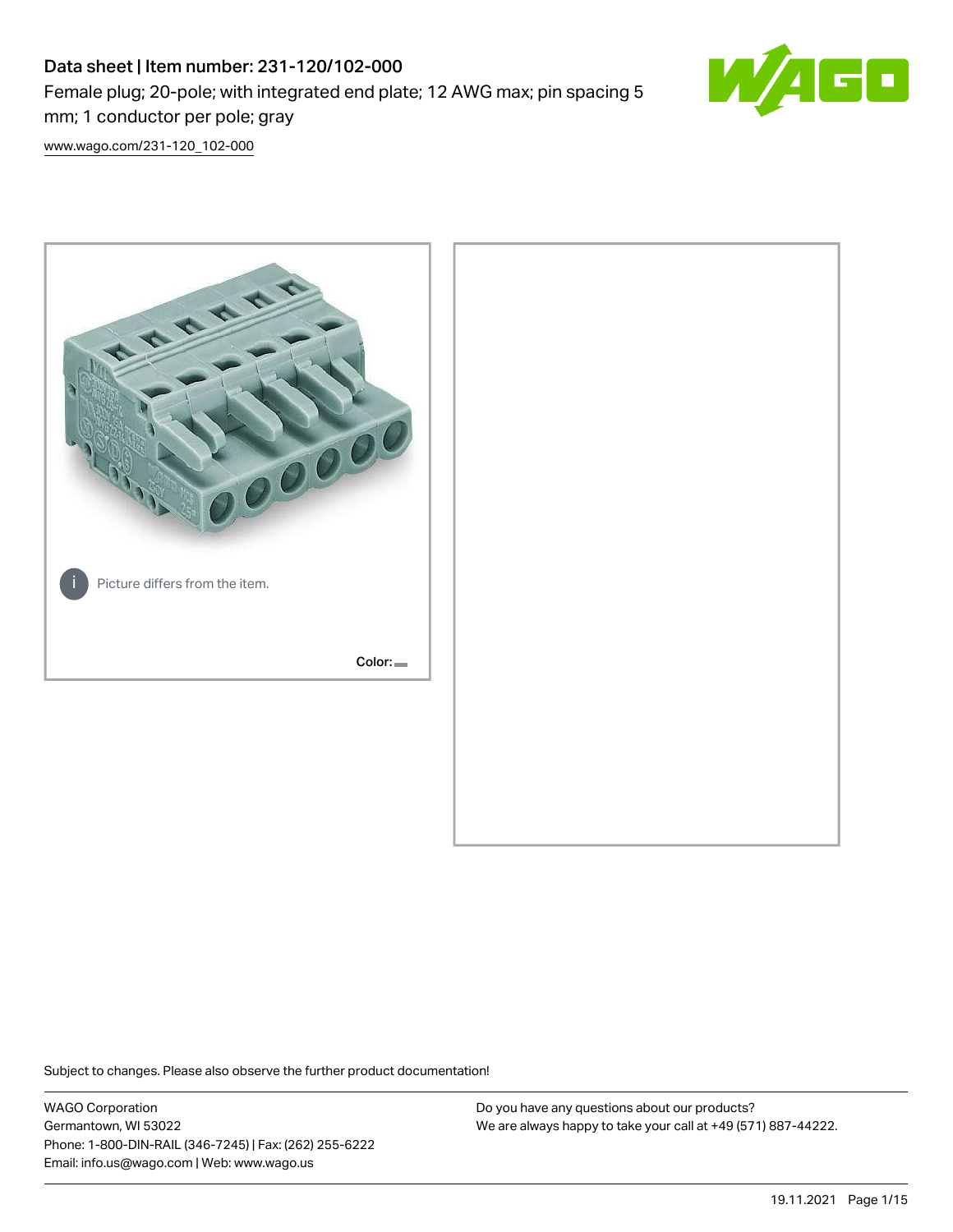

Dimensions in mm

L = pole no. x pin spacing

2- to 3-pole female connectors – one latch only

#### Item description

- **Universal connection for all conductor types**
- Easy cable pre-assembly and on-unit wiring via vertical and horizontal CAGE CLAMP<sup>®</sup> actuation  $\blacksquare$
- $\blacksquare$ Integrated test ports
- $\blacksquare$ With coding fingers

Subject to changes. Please also observe the further product documentation! Data

WAGO Corporation Germantown, WI 53022 Phone: 1-800-DIN-RAIL (346-7245) | Fax: (262) 255-6222 Email: info.us@wago.com | Web: www.wago.us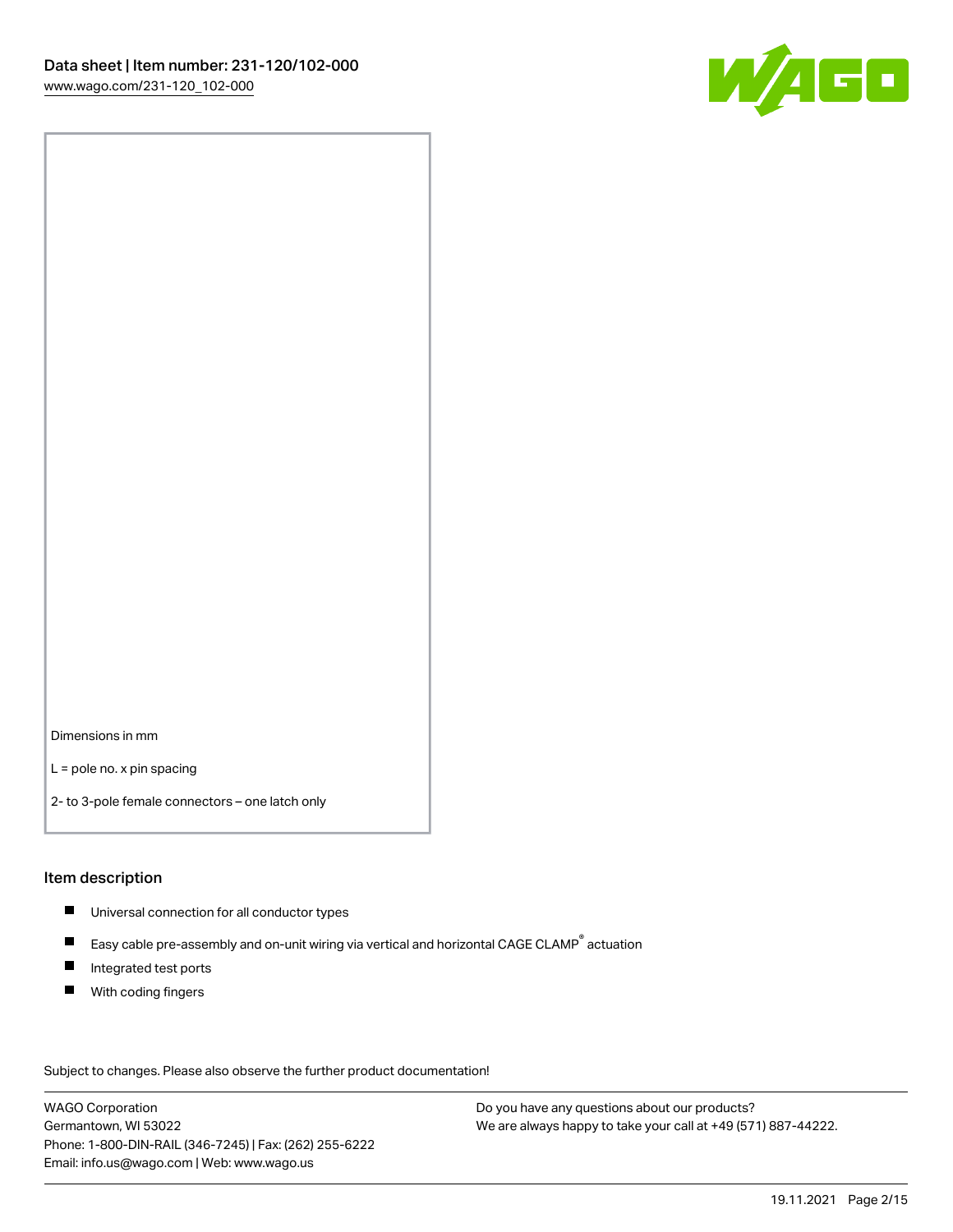

## Data Notes

| Safety information 1 | The MCS-MULTI CONNECTION SYSTEM includes connectors<br>without breaking capacity in accordance with DIN EN 61984. When<br>used as intended, these connectors must not be connected<br>/disconnected when live or under load. The circuit design should<br>ensure header pins, which can be touched, are not live when<br>unmated. |
|----------------------|-----------------------------------------------------------------------------------------------------------------------------------------------------------------------------------------------------------------------------------------------------------------------------------------------------------------------------------|
| Variants:            | Gold-plated or partially gold-plated contact surfaces<br>Other versions (or variants) can be requested from WAGO Sales or<br>configured at https://configurator.wago.com/                                                                                                                                                         |

### Electrical data

## IEC Approvals

| Ratings per                 | IEC/EN 60664-1                                                        |
|-----------------------------|-----------------------------------------------------------------------|
| Rated voltage (III / 3)     | 320 V                                                                 |
| Rated surge voltage (III/3) | 4 <sub>k</sub> V                                                      |
| Rated voltage (III/2)       | 320 V                                                                 |
| Rated surge voltage (III/2) | 4 <sub>k</sub> V                                                      |
| Nominal voltage (II/2)      | 630 V                                                                 |
| Rated surge voltage (II/2)  | 4 <sub>k</sub> V                                                      |
| Rated current               | 16A                                                                   |
| Legend (ratings)            | $(III / 2)$ $\triangle$ Overvoltage category III / Pollution degree 2 |

## UL Approvals

| Approvals per                  | UL 1059 |
|--------------------------------|---------|
| Rated voltage UL (Use Group B) | 300 V   |
| Rated current UL (Use Group B) | 15 A    |
| Rated voltage UL (Use Group D) | 300 V   |
| Rated current UL (Use Group D) | 10 A    |

# Ratings per UL

| Rated voltage UL 1977 | 300 V |
|-----------------------|-------|
| Rated current UL 1977 |       |

## CSA Approvals

Approvals per CSA

Subject to changes. Please also observe the further product documentation!

| <b>WAGO Corporation</b>                                | Do you have any questions about our products?                 |
|--------------------------------------------------------|---------------------------------------------------------------|
| Germantown, WI 53022                                   | We are always happy to take your call at +49 (571) 887-44222. |
| Phone: 1-800-DIN-RAIL (346-7245)   Fax: (262) 255-6222 |                                                               |
| Email: info.us@wago.com   Web: www.wago.us             |                                                               |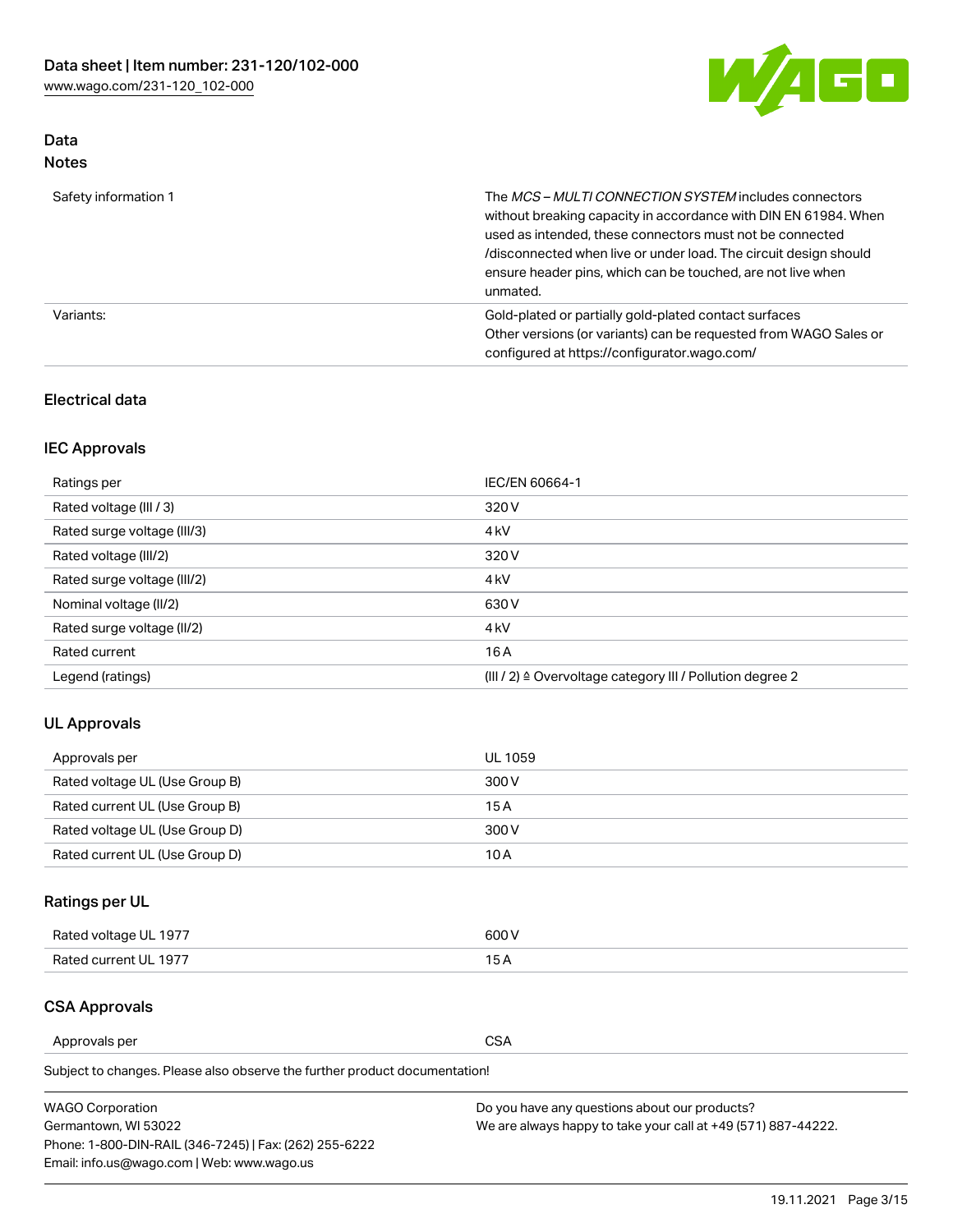[www.wago.com/231-120\\_102-000](http://www.wago.com/231-120_102-000)



| Rated voltage CSA (Use Group B) | 300 V |
|---------------------------------|-------|
| Rated current CSA (Use Group B) | 15 A  |
| Rated voltage CSA (Use Group D) | 300 V |
| Rated current CSA (Use Group D) | 10 A  |

#### Connection data

| Total number of connection points | 20 |
|-----------------------------------|----|
| Total number of potentials        | 20 |
| Number of connection types        |    |
| Number of levels                  |    |

#### Connection 1

| Connection technology                             | CAGE CLAMP®                             |
|---------------------------------------------------|-----------------------------------------|
| Actuation type                                    | Operating tool                          |
| Solid conductor                                   | $0.082.5$ mm <sup>2</sup> / 28  12 AWG  |
| Fine-stranded conductor                           | $0.08$ 2.5 mm <sup>2</sup> / 28  12 AWG |
| Fine-stranded conductor; with insulated ferrule   | $0.251.5$ mm <sup>2</sup>               |
| Fine-stranded conductor; with uninsulated ferrule | $0.252.5$ mm <sup>2</sup>               |
| Strip length                                      | $89$ mm $/ 0.310.35$ inch               |
| Number of poles                                   | 20                                      |
| Conductor entry direction to mating direction     | 0°                                      |

## Physical data

| Pin spacing | 5 mm / 0.197 inch    |
|-------------|----------------------|
| Width       | 100 mm / 3.937 inch  |
| Height      | 14.3 mm / 0.563 inch |
| Depth       | 26.5 mm / 1.043 inch |

#### Plug-in connection

| Contact type (pluggable connector)   | Female connector/socket |
|--------------------------------------|-------------------------|
| Connector (connection type)          | for conductor           |
| Mismating protection                 | No                      |
| Plugging without loss of pin spacing |                         |
| Locking of plug-in connection        | Without                 |

Subject to changes. Please also observe the further product documentation!

WAGO Corporation Germantown, WI 53022 Phone: 1-800-DIN-RAIL (346-7245) | Fax: (262) 255-6222 Email: info.us@wago.com | Web: www.wago.us Do you have any questions about our products? We are always happy to take your call at +49 (571) 887-44222.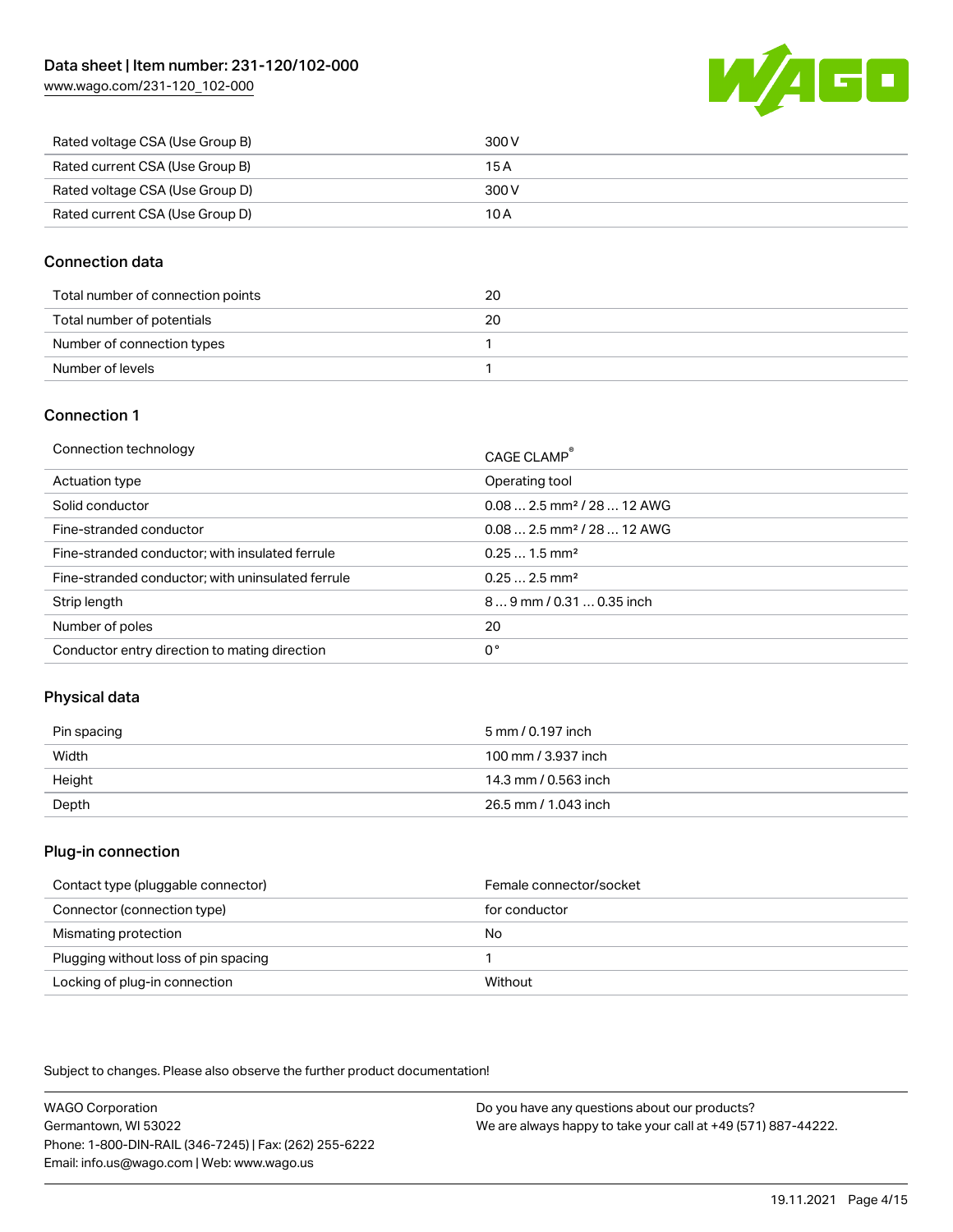

#### Material data

| Color                       | gray                              |
|-----------------------------|-----------------------------------|
| Material group              |                                   |
| Insulation material         | Polyamide (PA66)                  |
| Flammability class per UL94 | V <sub>0</sub>                    |
| Clamping spring material    | Chrome nickel spring steel (CrNi) |
| Contact material            | Copper alloy                      |
| Contact plating             | tin-plated                        |
| Fire load                   | 0.48 MJ                           |
| Weight                      | 34.8 <sub>g</sub>                 |

#### Environmental requirements

#### Commercial data

| Product Group         | 3 (Multi Conn. System) |
|-----------------------|------------------------|
| PU (SPU)              | 10 Stück               |
| Packaging type        | box                    |
| Country of origin     | DE                     |
| <b>GTIN</b>           | 4044918342933          |
| Customs tariff number | 8536694040             |

#### Approvals / Certificates

#### Country specific Approvals

| Logo | Approval                               | <b>Additional Approval Text</b> | Certificate<br>name |
|------|----------------------------------------|---------------------------------|---------------------|
|      | CВ<br>DEKRA Certification B.V.         | IEC 61984                       | NL-39756            |
|      | <b>CSA</b><br>DEKRA Certification B.V. | C <sub>22.2</sub>               | LR 18677-<br>25     |

#### Ship Approvals

|      | ABS      |                          | - ك ا       |
|------|----------|--------------------------|-------------|
| Logo | Approval | Additional Approval Text | name        |
|      |          |                          | ∵ertificate |

Subject to changes. Please also observe the further product documentation!

| <b>WAGO Corporation</b>                                | Do you have any questions about our products?                 |
|--------------------------------------------------------|---------------------------------------------------------------|
| Germantown, WI 53022                                   | We are always happy to take your call at +49 (571) 887-44222. |
| Phone: 1-800-DIN-RAIL (346-7245)   Fax: (262) 255-6222 |                                                               |
| Email: info.us@wago.com   Web: www.wago.us             |                                                               |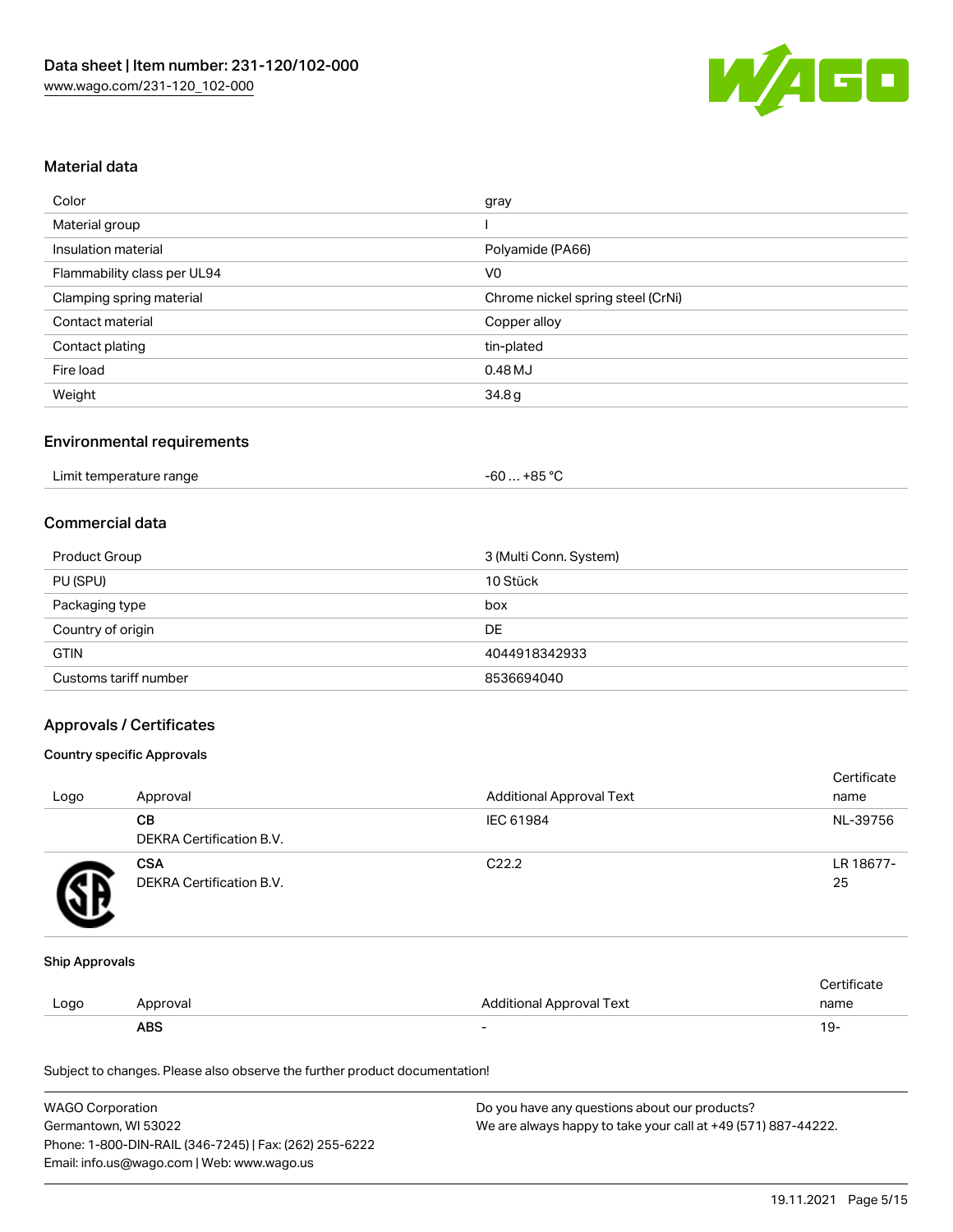

| <b>ABS</b>          | American Bureau of Shipping            |                                 | HG1869876-<br><b>PDA</b> |
|---------------------|----------------------------------------|---------------------------------|--------------------------|
|                     | BV                                     | IEC 60998                       | 11915/D0                 |
|                     | Bureau Veritas S.A.                    |                                 | BV                       |
| <b>BUNEAU</b>       |                                        |                                 |                          |
|                     | <b>DNV GL</b>                          | -                               | TAE000016Z               |
|                     | Det Norske Veritas, Germanischer Lloyd |                                 |                          |
| <b>UL-Approvals</b> |                                        |                                 |                          |
|                     |                                        |                                 | Certificate              |
| Logo                | Approval                               | <b>Additional Approval Text</b> | name                     |
|                     | UL                                     | <b>UL 1059</b>                  | E45172                   |
|                     | Underwriters Laboratories Inc.         |                                 |                          |

UR Underwriters Laboratories Inc.

#### Counterpart

| LOODER          | Item no.231-620<br>Male connector; 20-pole; Pin spacing 5 mm; gray                                              | www.wago.com/231-620         |
|-----------------|-----------------------------------------------------------------------------------------------------------------|------------------------------|
| <b>Salarano</b> | Item no.231-150/001-000<br>Male header; 20-pole; THT; 1.0 x 1.0 mm solder pin; straight; pin spacing 5 mm; gray | www.wago.com/231-150/001-000 |
|                 | Item no.231-450/001-000<br>Male header; 20-pole; THT; 1.0 x 1.0 mm solder pin; angled; pin spacing 5 mm; gray   | www.wago.com/231-450/001-000 |

#### Optional accessories

Insulations stops

Insulation stop

Subject to changes. Please also observe the further product documentation!

WAGO Corporation Germantown, WI 53022 Phone: 1-800-DIN-RAIL (346-7245) | Fax: (262) 255-6222 Email: info.us@wago.com | Web: www.wago.us

Do you have any questions about our products? We are always happy to take your call at +49 (571) 887-44222.

UL 1977 E45171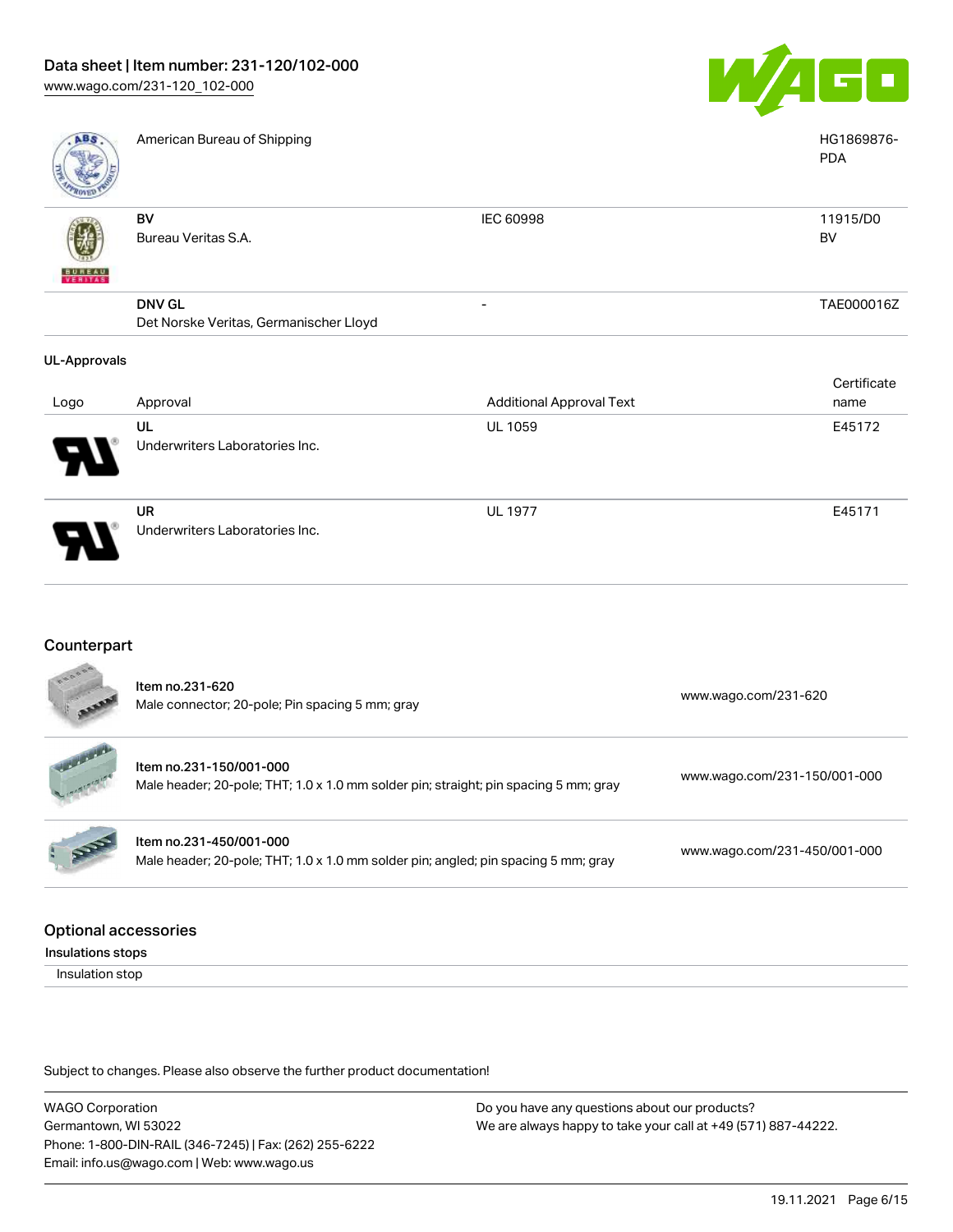# Data sheet | Item number: 231-120/102-000

[www.wago.com/231-120\\_102-000](http://www.wago.com/231-120_102-000)



Item no.: 231-672 Insulation stop; 0.75 - 1 mm²; dark gray



[www.wago.com/231-672](http://www.wago.com/231-672)

[www.wago.com/231-670](http://www.wago.com/231-670)

[www.wago.com/231-671](http://www.wago.com/231-671)

[www.wago.com/231-668](http://www.wago.com/231-668)

[www.wago.com/231-905](http://www.wago.com/231-905)

[www.wago.com/231-903](http://www.wago.com/231-903)

[www.wago.com/231-907](http://www.wago.com/231-907)

[www.wago.com/231-910](http://www.wago.com/231-910)

[www.wago.com/231-902](http://www.wago.com/231-902)

[www.wago.com/209-130](http://www.wago.com/209-130)

|                | Item no.: 231-670<br>Insulation stop; 0.08-0.2 mm <sup>2</sup> / 0.2 mm <sup>2</sup> "s"; white                 |
|----------------|-----------------------------------------------------------------------------------------------------------------|
|                | Item no.: 231-671<br>Insulation stop; 0.25 - 0.5 mm <sup>2</sup> ; light gray                                   |
| Cover          |                                                                                                                 |
| Cover          |                                                                                                                 |
|                | Item no.: 231-668<br>Lockout caps; for covering unused clamping units; gray                                     |
| Jumpers        |                                                                                                                 |
| Jumper         |                                                                                                                 |
|                | Item no.: 231-905<br>Jumper; for conductor entry; 5-way; insulated; gray                                        |
|                | Item no.: 231-903<br>Jumper; for conductor entry; 3-way; insulated; gray                                        |
|                | Item no.: 231-907<br>Jumper; for conductor entry; 7-way; insulated; gray                                        |
|                | Item no.: 231-910<br>Jumper; for conductor entry; 10-way; insulated; gray                                       |
|                | Item no.: 231-902<br>Jumper; for conductor entry; 2-way; insulated; gray                                        |
| Tools          |                                                                                                                 |
| Operating tool |                                                                                                                 |
|                | Item no.: 209-130<br>Operating tool; suitable for 264, 280 and 281 Series; 1-way; of insulating material; white |
|                | Item no.: 209-132<br>Operating tool; for connecting comb-style jumper bar; 2-way; of insulating material        |

[www.wago.com/209-132](http://www.wago.com/209-132)  $\rightarrow$ Item no.: 231-159 Next tool; natural [www.wago.com/231-159](http://www.wago.com/231-159)<br>Operating tool; natural Item no.: 231-231 Combination operating tool; red [www.wago.com/231-231](http://www.wago.com/231-231)

Subject to changes. Please also observe the further product documentation!

| <b>WAGO Corporation</b>                                | Do you have any questions about our products?                 |
|--------------------------------------------------------|---------------------------------------------------------------|
| Germantown, WI 53022                                   | We are always happy to take your call at +49 (571) 887-44222. |
| Phone: 1-800-DIN-RAIL (346-7245)   Fax: (262) 255-6222 |                                                               |
| Email: info.us@wago.com   Web: www.wago.us             |                                                               |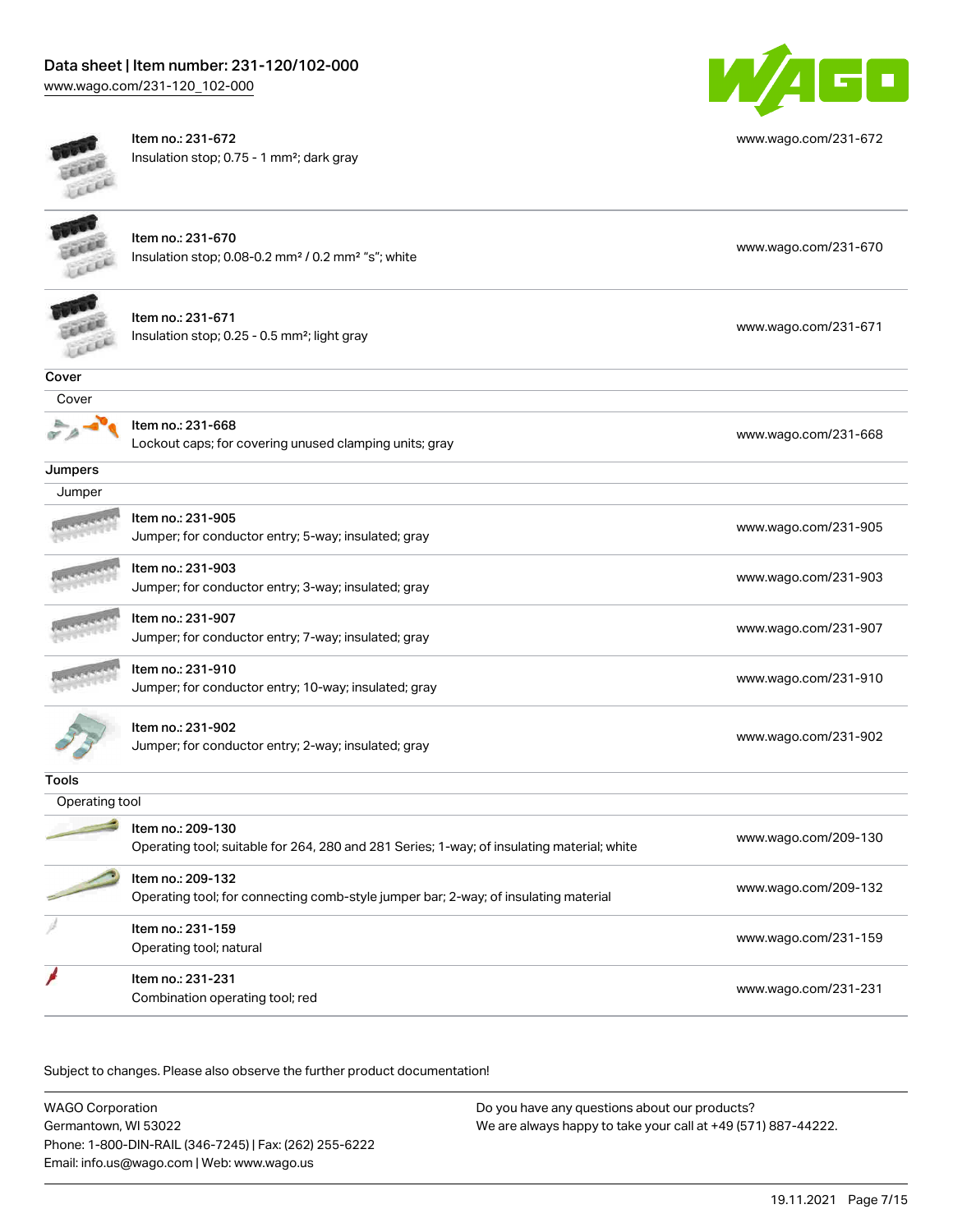Email: info.us@wago.com | Web: www.wago.us



|                                                                            | Item no.: 231-131<br>Operating tool; made of insulating material; 1-way; loose; white                                      | www.wago.com/231-131                                                                                           |  |
|----------------------------------------------------------------------------|----------------------------------------------------------------------------------------------------------------------------|----------------------------------------------------------------------------------------------------------------|--|
|                                                                            | Item no.: 231-291<br>Operating tool; made of insulating material; 1-way; loose; red                                        | www.wago.com/231-291                                                                                           |  |
|                                                                            | Item no.: 280-432<br>Operating tool; made of insulating material; 2-way; white                                             | www.wago.com/280-432                                                                                           |  |
|                                                                            | Item no.: 280-434<br>Operating tool; made of insulating material; 4-way                                                    | www.wago.com/280-434                                                                                           |  |
|                                                                            | Item no.: 280-437<br>Operating tool; made of insulating material; 7-way                                                    | www.wago.com/280-437                                                                                           |  |
|                                                                            | Item no.: 280-440<br>Operating tool; made of insulating material; 10-way                                                   | www.wago.com/280-440                                                                                           |  |
|                                                                            | Item no.: 280-435<br>Operating tool; made of insulating material; 5-way; gray                                              | www.wago.com/280-435                                                                                           |  |
|                                                                            | Item no.: 280-436<br>Operating tool; made of insulating material; 6-way                                                    | www.wago.com/280-436                                                                                           |  |
|                                                                            | Item no.: 280-438<br>Operating tool; made of insulating material; 8-way                                                    | www.wago.com/280-438                                                                                           |  |
|                                                                            | Item no.: 280-433<br>Operating tool; made of insulating material; 3-way                                                    | www.wago.com/280-433                                                                                           |  |
| <b>Testing accessories</b>                                                 |                                                                                                                            |                                                                                                                |  |
| Testing accessories                                                        |                                                                                                                            |                                                                                                                |  |
|                                                                            | Item no.: 210-136<br>Test plug; 2 mm Ø; with 500 mm cable                                                                  | www.wago.com/210-136                                                                                           |  |
|                                                                            | Item no.: 231-661<br>Test plugs for female connectors; for 5 mm and 5.08 mm pin spacing; 2,50 mm <sup>2</sup> ; light gray | www.wago.com/231-661                                                                                           |  |
| <b>Ferrules</b>                                                            |                                                                                                                            |                                                                                                                |  |
| Ferrule                                                                    |                                                                                                                            |                                                                                                                |  |
|                                                                            | Item no.: 216-101<br>Ferrule; Sleeve for 0.5 mm <sup>2</sup> / AWG 22; uninsulated; electro-tin plated; silver-colored     | www.wago.com/216-101                                                                                           |  |
|                                                                            | Item no.: 216-104<br>Ferrule; Sleeve for 1.5 mm <sup>2</sup> / AWG 16; uninsulated; electro-tin plated; silver-colored     | www.wago.com/216-104                                                                                           |  |
|                                                                            | Item no.: 216-106<br>Ferrule; Sleeve for 2.5 mm <sup>2</sup> / AWG 14; uninsulated; electro-tin plated; silver-colored     | www.wago.com/216-106                                                                                           |  |
| Subject to changes. Please also observe the further product documentation! |                                                                                                                            |                                                                                                                |  |
| <b>WAGO Corporation</b><br>Germantown, WI 53022                            | Phone: 1-800-DIN-RAIL (346-7245)   Fax: (262) 255-6222                                                                     | Do you have any questions about our products?<br>We are always happy to take your call at +49 (571) 887-44222. |  |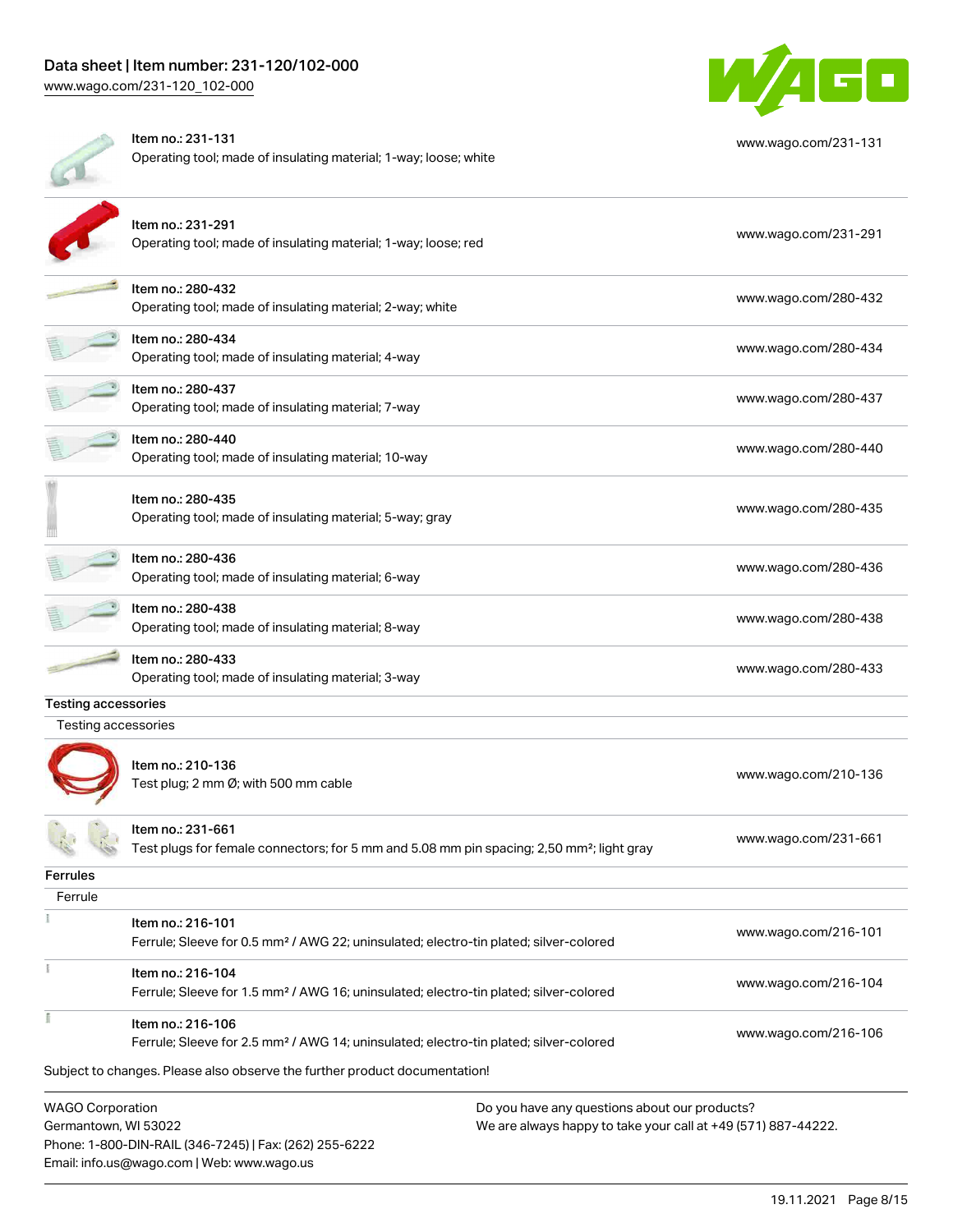## Data sheet | Item number: 231-120/102-000

[www.wago.com/231-120\\_102-000](http://www.wago.com/231-120_102-000)



|    | Item no.: 216-102                                                                                                                                                            |                      |
|----|------------------------------------------------------------------------------------------------------------------------------------------------------------------------------|----------------------|
|    | Ferrule; Sleeve for 0.75 mm <sup>2</sup> / AWG 20; uninsulated; electro-tin plated; silver-colored                                                                           | www.wago.com/216-102 |
|    | Item no.: 216-103                                                                                                                                                            |                      |
|    | Ferrule; Sleeve for 1 mm <sup>2</sup> / AWG 18; uninsulated; electro-tin plated                                                                                              | www.wago.com/216-103 |
|    | Item no.: 216-123                                                                                                                                                            |                      |
|    | Ferrule; Sleeve for 1 mm <sup>2</sup> / AWG 18; uninsulated; electro-tin plated; silver-colored                                                                              | www.wago.com/216-123 |
|    | Item no.: 216-122                                                                                                                                                            |                      |
|    | Ferrule; Sleeve for 0.75 mm <sup>2</sup> / AWG 20; uninsulated; electro-tin plated; silver-colored                                                                           | www.wago.com/216-122 |
| I. | Item no.: 216-124                                                                                                                                                            |                      |
|    | Ferrule; Sleeve for 1.5 mm <sup>2</sup> / AWG 16; uninsulated; electro-tin plated                                                                                            | www.wago.com/216-124 |
|    | Item no.: 216-142                                                                                                                                                            |                      |
|    | Ferrule; Sleeve for 0.75 mm <sup>2</sup> / 18 AWG; uninsulated; electro-tin plated; electrolytic copper; gastight                                                            | www.wago.com/216-142 |
|    | crimped; acc. to DIN 46228, Part 1/08.92                                                                                                                                     |                      |
|    | Item no.: 216-132<br>Ferrule; Sleeve for 0.34 mm <sup>2</sup> / AWG 24; uninsulated; electro-tin plated                                                                      | www.wago.com/216-132 |
|    |                                                                                                                                                                              |                      |
|    | Item no.: 216-121<br>Ferrule; Sleeve for 0.5 mm <sup>2</sup> / AWG 22; uninsulated; electro-tin plated; silver-colored                                                       | www.wago.com/216-121 |
|    |                                                                                                                                                                              |                      |
|    | Item no.: 216-143<br>Ferrule; Sleeve for 1 mm <sup>2</sup> / AWG 18; uninsulated; electro-tin plated; electrolytic copper; gastight                                          | www.wago.com/216-143 |
|    | crimped; acc. to DIN 46228, Part 1/08.92                                                                                                                                     |                      |
|    | Item no.: 216-131                                                                                                                                                            | www.wago.com/216-131 |
|    | Ferrule; Sleeve for 0.25 mm <sup>2</sup> / AWG 24; uninsulated; electro-tin plated; silver-colored                                                                           |                      |
|    | Item no.: 216-141                                                                                                                                                            |                      |
|    | Ferrule; Sleeve for 0.5 mm <sup>2</sup> / 20 AWG; uninsulated; electro-tin plated; electrolytic copper; gastight<br>crimped; acc. to DIN 46228, Part 1/08.92                 | www.wago.com/216-141 |
| J. |                                                                                                                                                                              |                      |
|    | Item no.: 216-152<br>Ferrule; Sleeve for 0.34 mm <sup>2</sup> / AWG 24; uninsulated; electro-tin plated                                                                      | www.wago.com/216-152 |
|    |                                                                                                                                                                              |                      |
|    | Item no.: 216-203<br>Ferrule; Sleeve for 1 mm <sup>2</sup> / AWG 18; insulated; electro-tin plated; red                                                                      | www.wago.com/216-203 |
|    |                                                                                                                                                                              |                      |
|    | Item no.: 216-202<br>Ferrule; Sleeve for 0.75 mm <sup>2</sup> / 18 AWG; insulated; electro-tin plated; gray                                                                  | www.wago.com/216-202 |
|    |                                                                                                                                                                              |                      |
| ı  | Item no.: 216-151                                                                                                                                                            | www.wago.com/216-151 |
|    | Ferrule; Sleeve for 0.25 mm <sup>2</sup> / AWG 24; uninsulated; electro-tin plated                                                                                           |                      |
| 1  | Item no.: 216-204                                                                                                                                                            | www.wago.com/216-204 |
|    | Ferrule; Sleeve for 1.5 mm <sup>2</sup> / AWG 16; insulated; electro-tin plated; black                                                                                       |                      |
|    | Item no.: 216-144                                                                                                                                                            |                      |
|    | Ferrule; Sleeve for 1.5 mm <sup>2</sup> / AWG 16; uninsulated; electro-tin plated; electrolytic copper; gastight<br>crimped; acc. to DIN 46228, Part 1/08.92; silver-colored | www.wago.com/216-144 |
|    |                                                                                                                                                                              |                      |
|    | Item no.: 216-201                                                                                                                                                            |                      |

Subject to changes. Please also observe the further product documentation!

WAGO Corporation Germantown, WI 53022 Phone: 1-800-DIN-RAIL (346-7245) | Fax: (262) 255-6222 Email: info.us@wago.com | Web: www.wago.us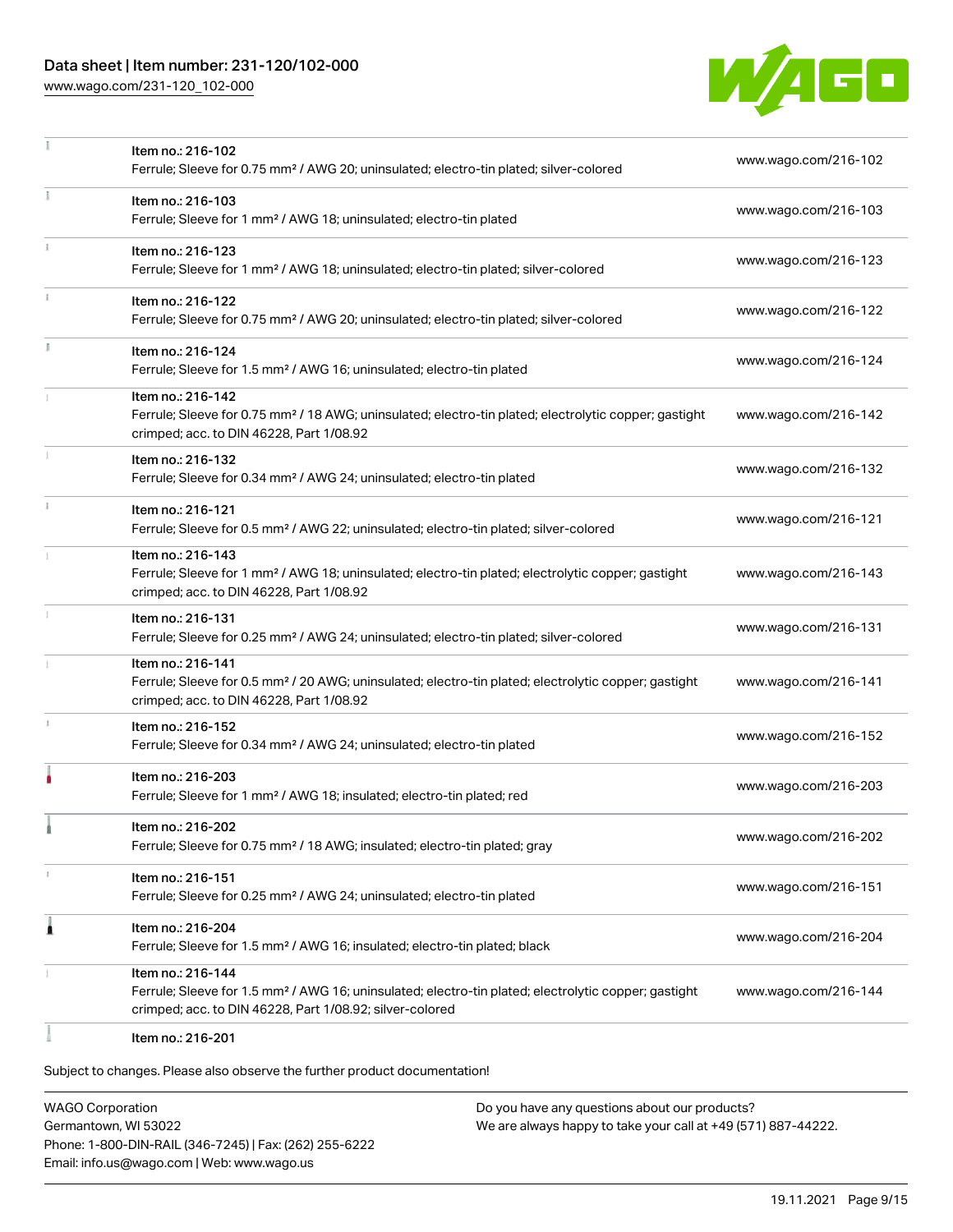

Ferrule; Sleeve for 0.5 mm² / 20 AWG; insulated; electro-tin plated; white [www.wago.com/216-201](http://www.wago.com/216-201)

|                     | Item no.: 216-223<br>Ferrule; Sleeve for 1 mm <sup>2</sup> / AWG 18; insulated; electro-tin plated; red                                                                                                 | www.wago.com/216-223 |
|---------------------|---------------------------------------------------------------------------------------------------------------------------------------------------------------------------------------------------------|----------------------|
|                     | Item no.: 216-241<br>Ferrule; Sleeve for 0.5 mm <sup>2</sup> / 20 AWG; insulated; electro-tin plated; electrolytic copper; gastight<br>crimped; acc. to DIN 46228, Part 4/09.90; white                  | www.wago.com/216-241 |
|                     | Item no.: 216-242<br>Ferrule; Sleeve for 0.75 mm <sup>2</sup> / 18 AWG; insulated; electro-tin plated; electrolytic copper; gastight<br>crimped; acc. to DIN 46228, Part 4/09.90; gray                  | www.wago.com/216-242 |
|                     | Item no.: 216-222<br>Ferrule; Sleeve for 0.75 mm <sup>2</sup> / 18 AWG; insulated; electro-tin plated; gray                                                                                             | www.wago.com/216-222 |
|                     | Item no.: 216-221<br>Ferrule; Sleeve for 0.5 mm <sup>2</sup> / 20 AWG; insulated; electro-tin plated; white                                                                                             | www.wago.com/216-221 |
| 1                   | Item no.: 216-224<br>Ferrule; Sleeve for 1.5 mm <sup>2</sup> / AWG 16; insulated; electro-tin plated; black                                                                                             | www.wago.com/216-224 |
|                     | Item no.: 216-243<br>Ferrule; Sleeve for 1 mm <sup>2</sup> / AWG 18; insulated; electro-tin plated; electrolytic copper; gastight crimped; www.wago.com/216-243<br>acc. to DIN 46228, Part 4/09.90; red |                      |
| 1                   | Item no.: 216-244<br>Ferrule; Sleeve for 1.5 mm <sup>2</sup> / AWG 16; insulated; electro-tin plated; electrolytic copper; gastight<br>crimped; acc. to DIN 46228, Part 4/09.90; black                  | www.wago.com/216-244 |
|                     | Item no.: 216-263<br>Ferrule; Sleeve for 1 mm <sup>2</sup> / AWG 18; insulated; electro-tin plated; electrolytic copper; gastight crimped; www.wago.com/216-263<br>acc. to DIN 46228, Part 4/09.90; red |                      |
| Â                   | Item no.: 216-264<br>Ferrule; Sleeve for 1.5 mm <sup>2</sup> / AWG 16; insulated; electro-tin plated; electrolytic copper; gastight<br>crimped; acc. to DIN 46228, Part 4/09.90; black                  | www.wago.com/216-264 |
| 1                   | Item no.: 216-284<br>Ferrule; Sleeve for 1.5 mm <sup>2</sup> / AWG 16; insulated; electro-tin plated; electrolytic copper; gastight<br>crimped; acc. to DIN 46228, Part 4/09.90; black                  | www.wago.com/216-284 |
|                     | Item no.: 216-262<br>Ferrule; Sleeve for 0.75 mm <sup>2</sup> / 18 AWG; insulated; electro-tin plated; electrolytic copper; gastight<br>crimped; acc. to DIN 46228, Part 4/09.90; gray                  | www.wago.com/216-262 |
|                     | Item no.: 216-301<br>Ferrule; Sleeve for 0.25 mm <sup>2</sup> / AWG 24; insulated; electro-tin plated; yellow                                                                                           | www.wago.com/216-301 |
|                     | Item no.: 216-321<br>Ferrule; Sleeve for 0.25 mm <sup>2</sup> / AWG 24; insulated; electro-tin plated; yellow                                                                                           | www.wago.com/216-321 |
|                     | Item no.: 216-322<br>Ferrule; Sleeve for 0.34 mm <sup>2</sup> / 22 AWG; insulated; electro-tin plated; green                                                                                            | www.wago.com/216-322 |
|                     | Item no.: 216-302<br>Ferrule; Sleeve for 0.34 mm <sup>2</sup> / 22 AWG; insulated; electro-tin plated; green                                                                                            | www.wago.com/216-302 |
| Marking accessories |                                                                                                                                                                                                         |                      |
|                     |                                                                                                                                                                                                         |                      |

Subject to changes. Please also observe the further product documentation!

WAGO Corporation Germantown, WI 53022 Phone: 1-800-DIN-RAIL (346-7245) | Fax: (262) 255-6222 Email: info.us@wago.com | Web: www.wago.us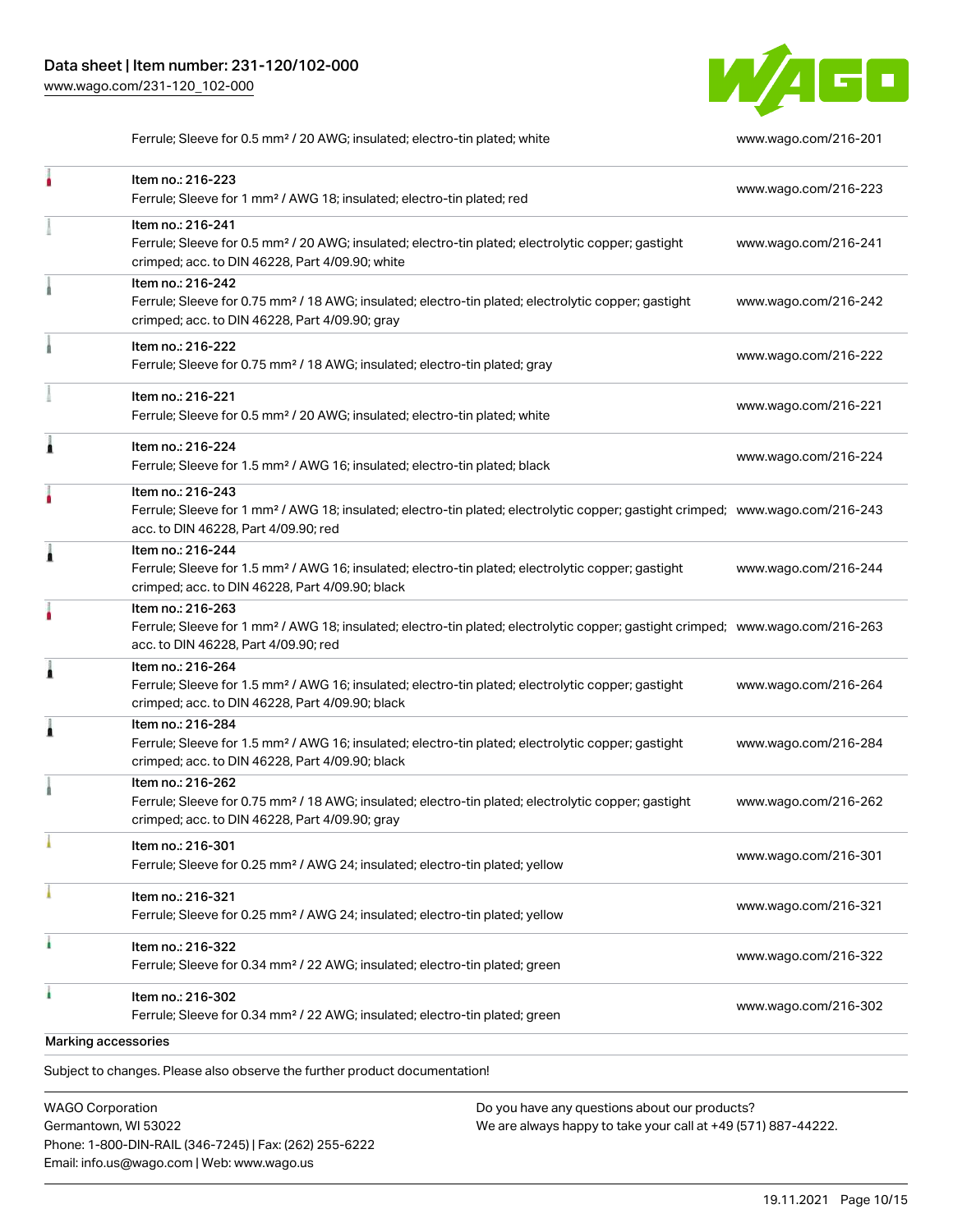[www.wago.com/231-120\\_102-000](http://www.wago.com/231-120_102-000)

Marking strip



| Item no.: 210-331/500-103<br>Marking strips; as a DIN A4 sheet; MARKED; 1-12 (300x); Height of marker strip: 2.3 mm/0.091 in; Strip<br>length 182 mm; Horizontal marking; Self-adhesive; white  | www.wago.com/210-331<br>/500-103 |
|-------------------------------------------------------------------------------------------------------------------------------------------------------------------------------------------------|----------------------------------|
| Item no.: 210-331/500-104<br>Marking strips; as a DIN A4 sheet; MARKED; 13-24 (300x); Height of marker strip: 2.3 mm/0.091 in; Strip<br>length 182 mm; Horizontal marking; Self-adhesive; white | www.wago.com/210-331<br>/500-104 |
| Item no.: 210-332/500-202<br>Marking strips; as a DIN A4 sheet; MARKED; 1-16 (160x); Height of marker strip: 3 mm; Strip length 182<br>mm; Horizontal marking; Self-adhesive; white             | www.wago.com/210-332<br>/500-202 |
| Item no.: 210-332/500-206<br>Marking strips; as a DIN A4 sheet; MARKED; 33-48 (160x); Height of marker strip: 3 mm; Strip length<br>182 mm; Horizontal marking; Self-adhesive; white            | www.wago.com/210-332<br>/500-206 |
| Item no.: 210-332/500-205<br>Marking strips; as a DIN A4 sheet; MARKED; 1-32 (80x); Height of marker strip: 3 mm; Strip length 182<br>mm; Horizontal marking; Self-adhesive; white              | www.wago.com/210-332<br>/500-205 |
| Item no.: 210-332/500-204<br>Marking strips; as a DIN A4 sheet; MARKED; 17-32 (160x); Height of marker strip: 3 mm; Strip length<br>182 mm; Horizontal marking; Self-adhesive; white            | www.wago.com/210-332<br>/500-204 |

# Downloads

#### Documentation

| Technical explanations            | 2019 Apr 3 | pdf        | Download |
|-----------------------------------|------------|------------|----------|
|                                   |            | 2.0 MB     |          |
| <b>CAD files</b>                  |            |            |          |
| CAD data                          |            |            |          |
| 2D/3D Models 231-120/102-000      |            | <b>URL</b> | Download |
| <b>CAE</b> data                   |            |            |          |
| EPLAN Data Portal 231-120/102-000 |            | <b>URL</b> | Download |
| ZUKEN Portal 231-120/102-000      |            | <b>URL</b> | Download |
| EPLAN Data Portal 231-120/102-000 |            | <b>URL</b> | Download |

Subject to changes. Please also observe the further product documentation!

WAGO Corporation Germantown, WI 53022 Phone: 1-800-DIN-RAIL (346-7245) | Fax: (262) 255-6222 Email: info.us@wago.com | Web: www.wago.us Do you have any questions about our products? We are always happy to take your call at +49 (571) 887-44222.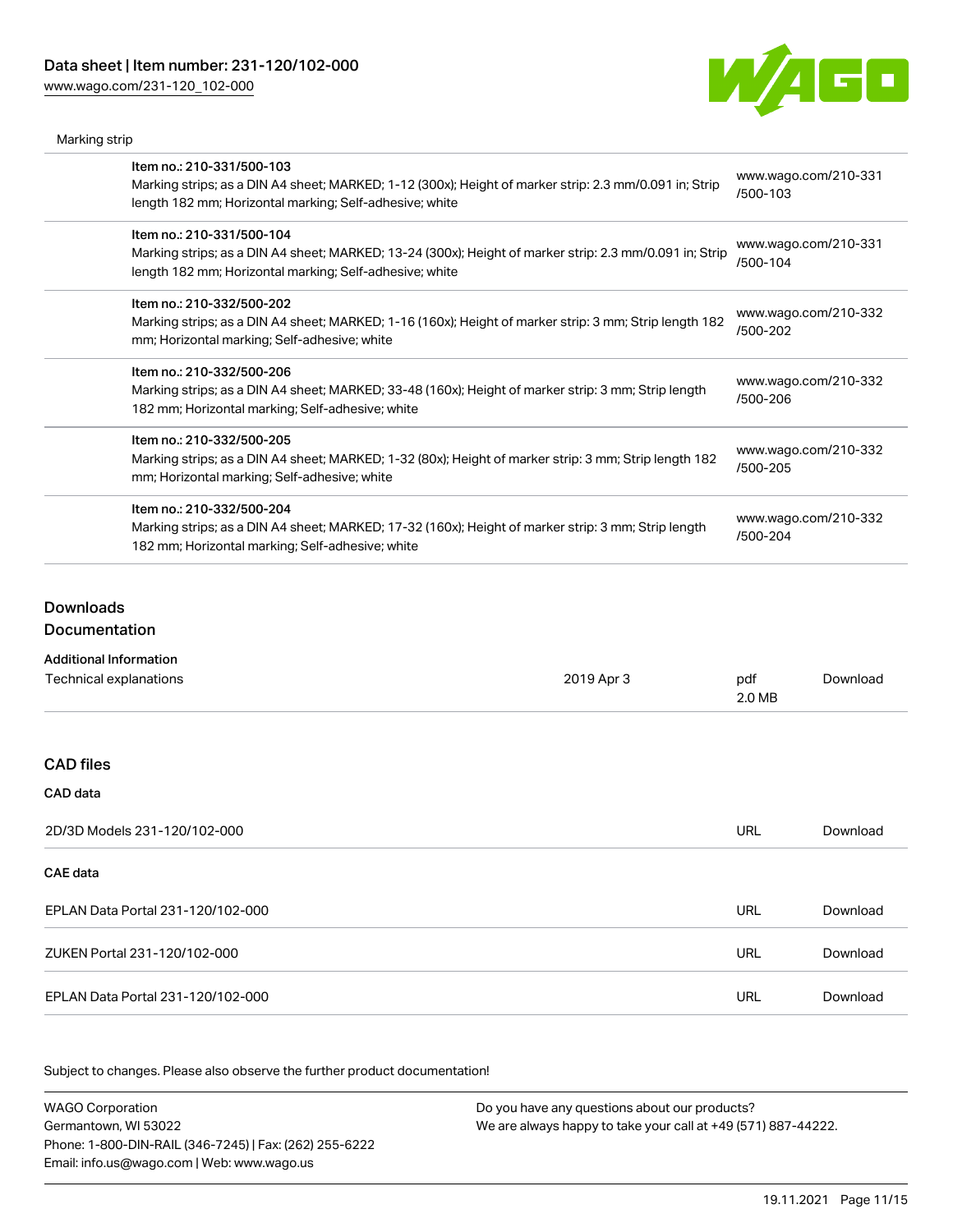

URL [Download](https://www.wago.com/global/d/ComplianceLinkMediaContainer_231-120_102-000)

#### Environmental Product Compliance

#### Compliance Search

Environmental Product Compliance 231-120/102-000

1-conductor female connector; CAGE CLAMP®; 2.5 mm²; Pin spacing 5 mm; 20-pole; with integrated end plate; 2,50 mm²; gray

#### Installation Notes



Total pole number for female connectors = pole number for male header

#### Application



Female connectors with a built-in end plate require no extra space, while maintaining the nominal cross-section. This means: Total length of female connectors is reduced to "pole no. x pin spacing"!

Subject to changes. Please also observe the further product documentation!

WAGO Corporation Germantown, WI 53022 Phone: 1-800-DIN-RAIL (346-7245) | Fax: (262) 255-6222 Email: info.us@wago.com | Web: www.wago.us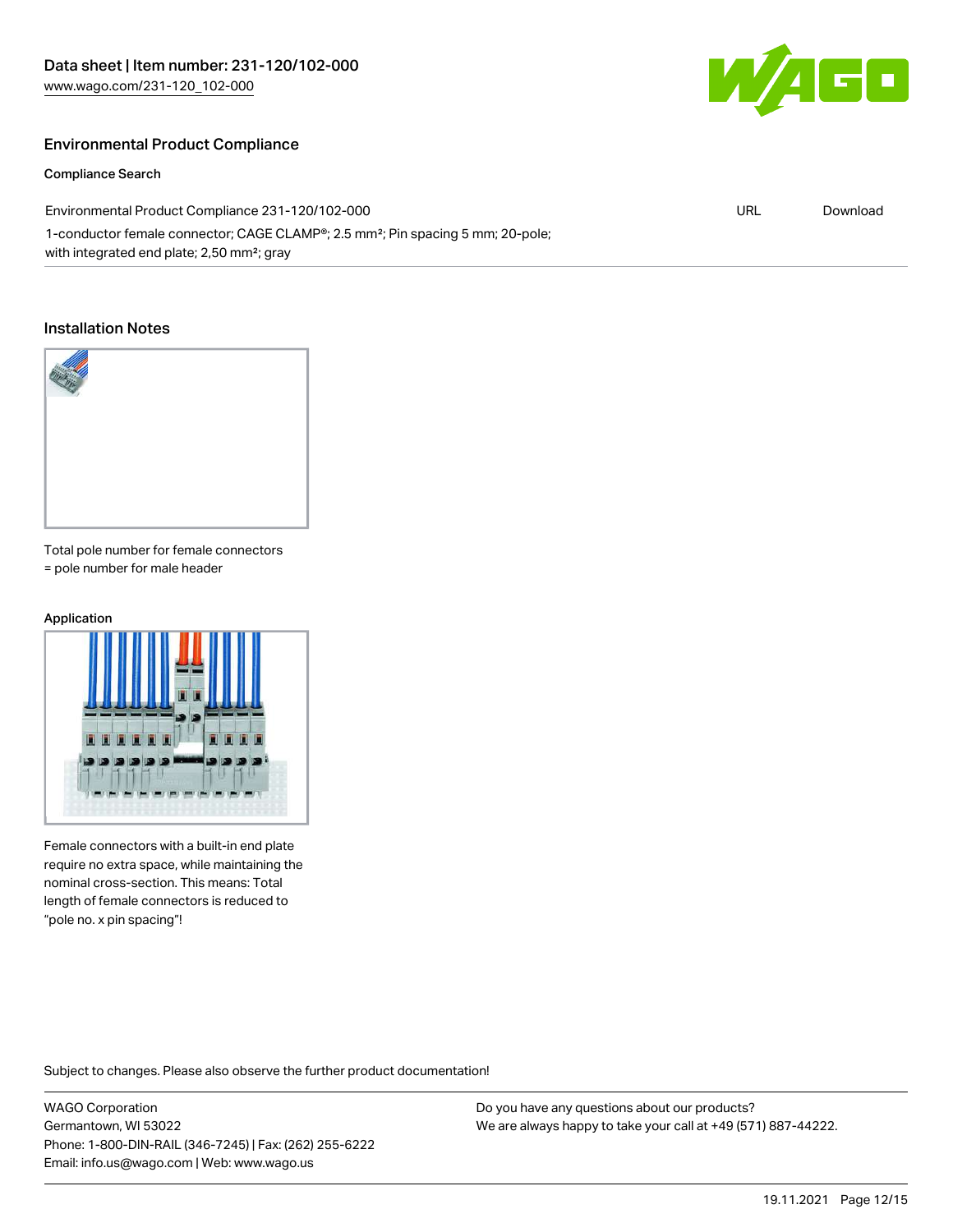



Inserting a conductor via 3.5 mm screwdriver – CAGE CLAMP® actuation parallel to conductor entry.



Inserting a conductor via 3.5 mm screwdriver – CAGE CLAMP® actuation perpendicular to conductor entry.



Inserting a conductor into CAGE CLAMP® unit via operating lever (231-291).



Inserting a conductor via operating tool.



Coding a female connector by removing coding finger(s).

Subject to changes. Please also observe the further product documentation!

WAGO Corporation Germantown, WI 53022 Phone: 1-800-DIN-RAIL (346-7245) | Fax: (262) 255-6222 Email: info.us@wago.com | Web: www.wago.us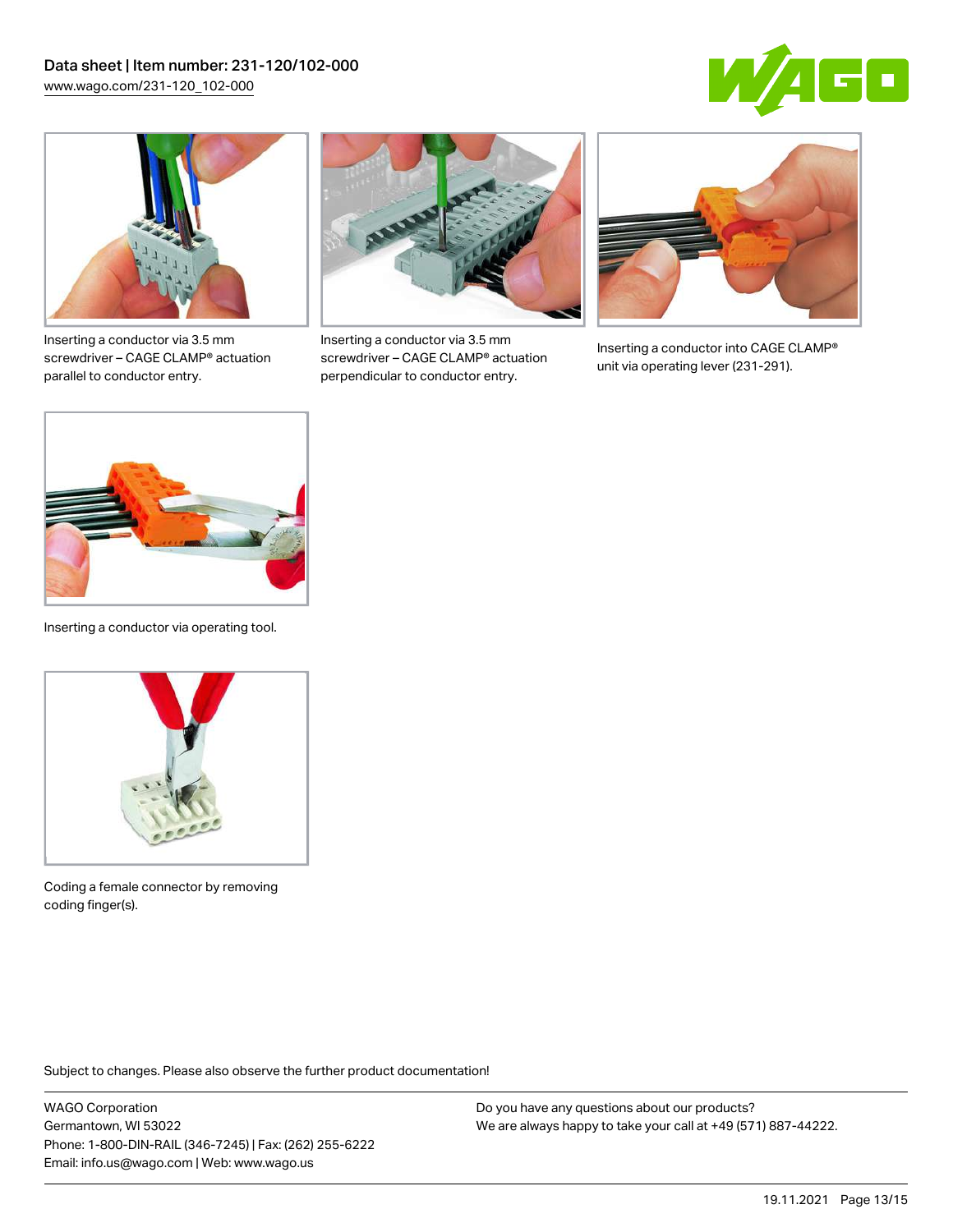



Testing – female connector with CAGE CLAMP®

Integrated test ports for testing perpendicular to conductor entry via 2 or 2.3 mm Ø test plug

Installation



Male connector with strain relief plate



Strain relief housing shown with a male connector equipped with CAGE CLAMP®



Labeling via direct marking or self-adhesive strips.

Subject to changes. Please also observe the further product documentation! Product family

WAGO Corporation Germantown, WI 53022 Phone: 1-800-DIN-RAIL (346-7245) | Fax: (262) 255-6222 Email: info.us@wago.com | Web: www.wago.us